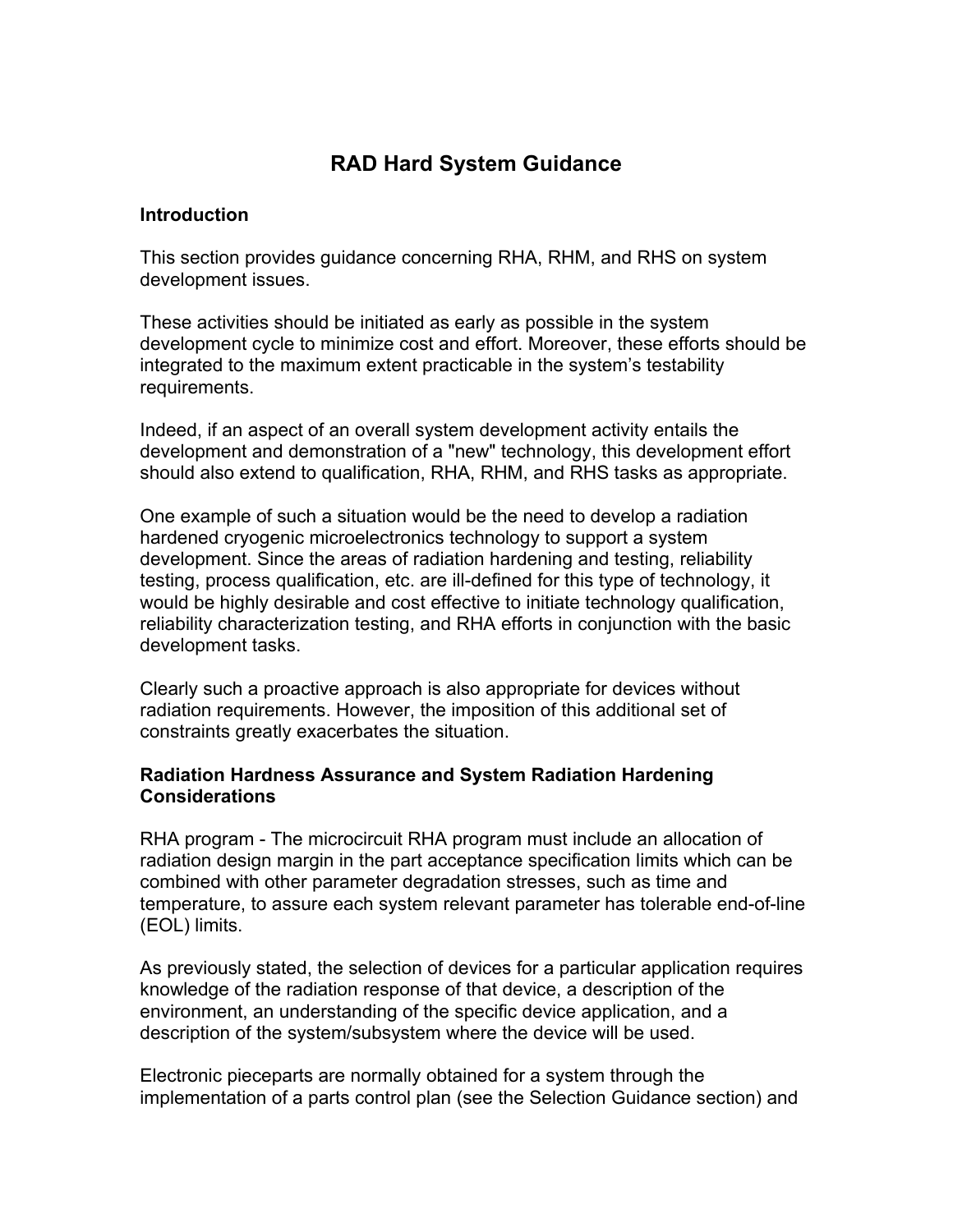an integral part of such a plan is the radiation hardness assurance (RHA) program. The RHA program refers to all of the methods and procedures which control the acquisition to specified radiation performance levels. Specific RHA requirements for various classes of semiconductor suppliers are also discussed in the Selection Guidance section.

RHA activities are most apparent during the production phase of a program. However, RHA considerations (e.g., parts selection, parts control, etc.) should begin during the initial stage of a program (i.e., concept definition) and pervade all phases of a program. Such an approach should preclude the need to retrofit radiation hardening into a system which can be extremely costly. If radiation hardening is addressed during the initial stages of a systems development the cost of hardening can be less than 5% of the entire satellite cost.

In addition to RHA, hardness maintenance and surveillance programs are required to ensure that the robustness of a system is not compromised during its operational phase due to incorrect maintenance.

For suppliers that provide radiation hardened parts, in general all RHA SMDs require devices to be characterized to indicate device capability (not to system survivability) using the following MIL-STD-883 Test Methods 1017, 1019, 1020, and 1021; and ASTM Test Method 1192.

RHA designators have been developed to allow for the categorization of total ionizing dose capability levels, as follows:

| $M = 3 \times 10^3$ rad(Si)                                 | $F = 3 \times 10^5$ rad(Si) |
|-------------------------------------------------------------|-----------------------------|
| $D = 1 \times 10^4$ rad(Si)                                 | $G = 5 \times 10^5$ rad(Si) |
| $P = 3 \times 10^4$ rad(Si) R = 1 X 10 <sup>5</sup> rad(Si) |                             |
| L = $5 \times 10^4$ rad(Si)                                 | H = $1 \times 10^6$ rad(Si) |

For example, if a part is characterized to 5 X 10<sup>4</sup> rads(Si) the part would be listed as a D level part, but if that same part from a different manufacturer shows a capability to 5 X 10<sup>5</sup> rads(Si), the part would be listed as an R level on the same SMD.

The other test methods are handled within the MIL-PRF-38535, Group E paragraphs in each detailed specification as required by design or by the purchase order. The Mil-PRF-38535, Group E Table designates the test method, sample size, identify specific technology types that allow certain tests to be eliminated or retained and contain a variety of caveats concerning radiation testing in general.